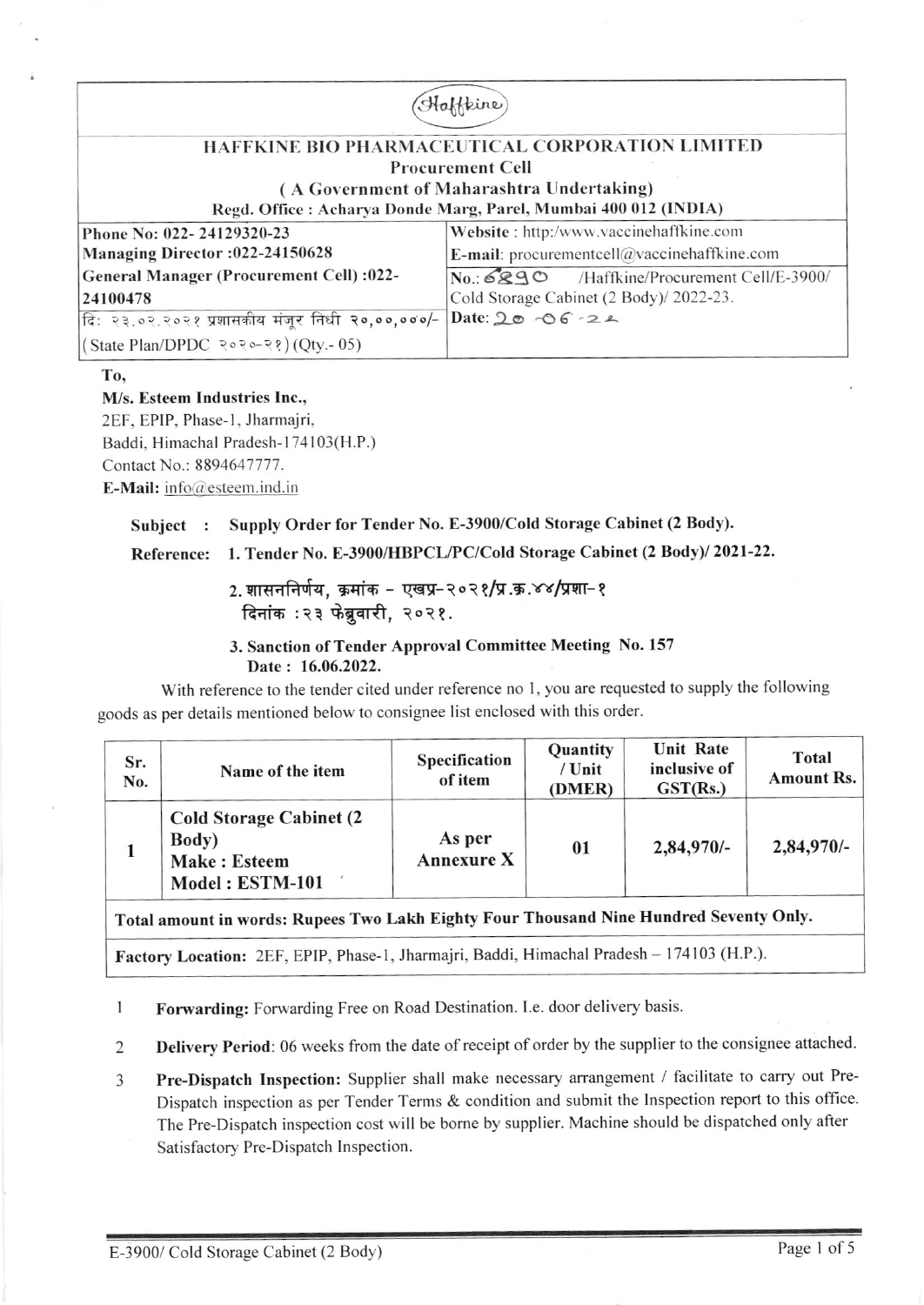- 4 Risk purchase clause: If the bidder fails to supply the stores within the stipulated delivery period. the order will stand cancelled. Undersigned shall be entitled to purchase such stores from any other source at such price which ordinarily should not be more than 10% of the tender price. The extra expenditure in such cases shall be recovered by Managing Director, Haffkine Bio Pharmaceutical Corporation Ltd. (Procurement Cell), Mumbai from the Supplier.
- 5 Payment Terms: Payment of 100% of the contract value will be made within 8 weeks on delivery and successful installation and satisfactory commissioning and operation ofthe machinery.
- 6 Acceptance & Receipt: It should be submitted in Appropriate Format to the purchasing authority.
- 7 Delivery Challan Should be sent in the name of consignee in duplicate. It should specify Name of Equipment / Mfg. by / packing & quantity.
- 8 Invoice Copy Should be sent in triplicate on the Name of Managing Director, Haffkine Bio Pharmaceutical Corporation Ltd. (Procurement Cell), Mumbai. Along with Bill of Entry and Counrry of Origin Certificate of the consignment.

### 9 Other Terms

l) Warranty: The warranty period shall be for 2 years from the date of commissioning of all equipment supplied as certified by the consignee. After completion of 2 years warranty period Manufacturer/Supplier should give commitment to ensure services and supply of spare part for further 8 years. The successful tenderer must ensure 95% uptime during warranty period. In case of downtime, warranty period will be extended for period of downtime. If the equipment is not attended within 24 hours for Mumbai and 48 hours for other places the supplier will be liable to pay a penalty of 0.07% of purchase cost for every day of delay. Such penalty will be recovered from the amount of security deposit. Certificate of such uptime / downtime issued by the end user will be binding for the supplier Replacement of spares parts thereof due to manufacturing defects during warranty period will be entirely at the supplier's cost.

2) The user institution will enter to the Comprehensive Maintenance Contract with supplier agency  $\omega$ 5% of the order value (excluding taxes) of the equipment per year for 8 years after completion of warranty period. In case of non-compliance of CMC the supplier will be liable to pay penalty or for appropriate action. Payment of CMC on yearly basis will be made by the user's institution, at the end of the year after satisfactory performance report from the end user.

10 contract Agreement: Bidder should submit contract Agreement on non-judicial stamp paper of requisite value.

### Fall Clause

It is a condition of the contract that all through the currency thereof, the price at which you will the supply stores should not exceed the lowest price charged by you to any customer during the currency of the contract and that in the event of the prices going down below the rate contract prices you shall promptly fumish such information to us to enable to amend the contract rates for subsequent supplies.